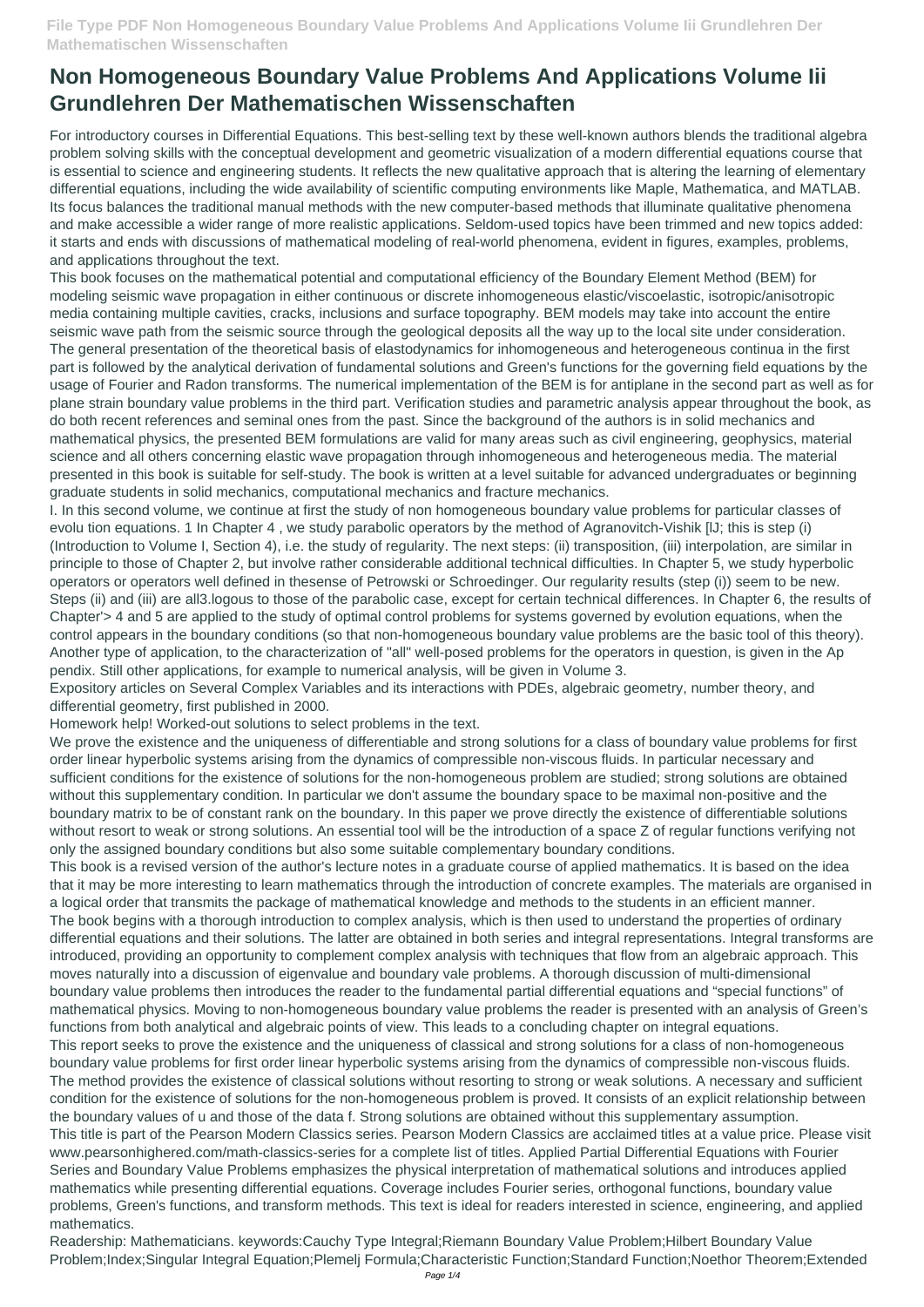## **File Type PDF Non Homogeneous Boundary Value Problems And Applications Volume Iii Grundlehren Der Mathematischen Wissenschaften**

Residue Theorem "The book is self-contained and clearly written … It can well be used for advanced courses in complex analysis and for seminars, and is readable by graduate students themselves." Mathematics Abstracts

Partial Differential Equations: Graduate Level Problems and SolutionsBy Igor Yanovsky

This 3rd edition provides an insight into the mathematical crossroads formed by functional analysis (the macroscopic approach), partial differential equations (the mesoscopic approach) and probability (the microscopic approach) via the mathematics needed for the hard parts of Markov processes. It brings these three fields of analysis together, providing a comprehensive study of Markov processes from a broad perspective. The material is carefully and effectively explained, resulting in a surprisingly readable account of the subject. The main focus is on a powerful method for future research in elliptic boundary value problems and Markov processes via semigroups, the Boutet de Monvel calculus. A broad spectrum of readers will easily appreciate the stochastic intuition that this edition conveys. In fact, the book will provide a solid foundation for both researchers and graduate students in pure and applied mathematics interested in functional analysis, partial differential equations, Markov processes and the theory of pseudo-differential operators, a modern version of the classical potential theory.

Applied Mathematics and Mechanics, Volume 5: Boundary Value Problems: For Second Order Elliptic Equations is a revised and augmented version of a lecture course on non-Fredholm elliptic boundary value problems, delivered at the Novosibirsk State University in the academic year 1964-1965. This seven-chapter text is devoted to a study of the basic linear boundary value problems for linear second order partial differential equations, which satisfy the condition of uniform ellipticity. The opening chapter deals with the fundamental aspects of the linear equations theory in normed linear spaces. This topic is followed by discussions on solutions of elliptic equations and the formulation of Dirichlet problem for a second order elliptic equation. A chapter focuses on the solution equation for the directional derivative problem. Another chapter surveys the formulation of the Poincaré problem for second order elliptic systems in two independent variables. This chapter also examines the theory of one-dimensional singular integral equations that allow the investigation of highly important classes of boundary value problems. The final chapter looks into other classes of multidimensional singular integral equations and related boundary value problems.

1. Our essential objective is the study of the linear, non-homogeneous problems: (1) Pu = I in CD, an open set in RN, (2)  $fQjtl = gj$  on am (boundary of m), lor on a subset of the boundm"J am 1

The present monograph is devoted to the theory of general parabolic boundary value problems. The vastness of this theory forced us to take difficult decisions in selecting the results to be presented and in determining the degree of detail needed to describe their proofs. In the first chapter we define the basic notions at the origin of the theory of parabolic boundary value problems and give various examples of illustrative and descriptive character. The main part of the monograph (Chapters II to V) is devoted to a the detailed and systematic exposition of the L -theory of parabolic 2 boundary value problems with smooth coefficients in Hilbert spaces of smooth functions and distributions of arbitrary finite order and with some natural appli cations of the theory. Wishing to make the monograph more informative, we included in Chapter VI a survey of results in the theory of the Cauchy problem and boundary value problems in the traditional spaces of smooth functions. We give no proofs; rather, we attempt to compare different results and techniques. Special attention is paid to a detailed analysis of examples illustrating and complementing the results for mulated. The chapter is written in such a way that the reader interested only in the results of the classical theory of the Cauchy problem and boundary value problems may concentrate on it alone, skipping the previous chapters. The objective of this book is to report the results of investigations made by the authors into certain hydrodynamical models with nonlinear systems of partial differential equations. The investigations involve the results concerning Navier-Stokes equations of viscous heat-conductive gas, incompressible nonhomogeneous fluid and filtration of multi-phase mixture in a porous medium. The correctness of the initial boundary-value problems and the qualitative properties of solutions are also considered. The book is written for those who are interested in the theory of nonlinear partial differential equations and their applications in mechanics.

Hodge theory is a standard tool in characterizing differ- ential complexes and the topology of manifolds. This book is a study of the Hodge-Kodaira and related decompositions on manifolds with boundary under mainly analytic aspects. It aims at developing a method for solving boundary value problems. Analysing a Dirichlet form on the exterior algebra bundle allows to give a refined version of the classical decomposition results of Morrey. A projection technique leads to existence and regularity theorems for a wide class of boundary value problems for differential forms and vector fields. The book links aspects of the geometry of manifolds with the theory of partial differential equations. It is intended to be

comprehensible for graduate students and mathematicians working in either of these fields.

This book focuses on nonlinear boundary value problems and the aspects of nonlinear analysis which are necessary to their study. The authors first give a comprehensive introduction to the many different classical methods from nonlinear analysis, variational principles, and Morse theory. They then provide a rigorous and detailed treatment of the relevant areas of nonlinear analysis with new applications to nonlinear boundary value problems for both ordinary and partial differential equations. Recent results on the existence and multiplicity of critical points for both smooth and nonsmooth functional, developments on the degree theory of monotone type operators, nonlinear maximum and comparison principles for p-Laplacian type operators, and new developments on nonlinear Neumann problems involving nonhomogeneous differential operators appear for the first time in book form. The presentation is systematic, and an extensive bibliography and a remarks section at the end of each chapter highlight the text. This work will serve as an invaluable reference for researchers working in nonlinear analysis and partial differential equations as well as a useful tool for all those interested in the topics presented.

The Book Is Intended As A Text For Students Of Physics At The Master S Level. It Is Assumed That The Students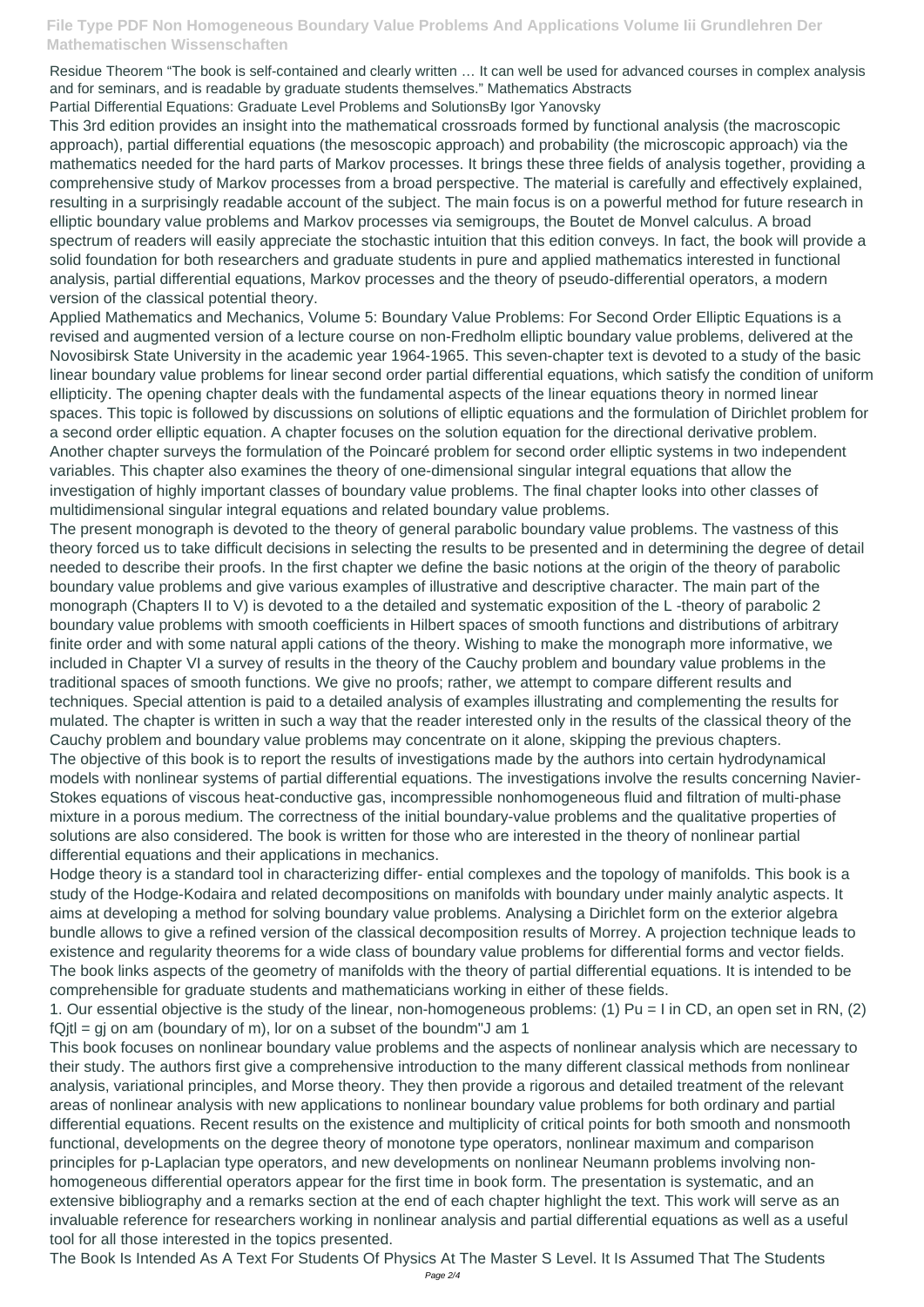## **File Type PDF Non Homogeneous Boundary Value Problems And Applications Volume Iii Grundlehren Der Mathematischen Wissenschaften**

Pursuing The Course Have Some Knowledge Of Differential Equations And Complex Variables. In Addition, A Knowledge Of Physics Upto At Least The B.Sc. (Honours) Level Is Assumed. Throughout The Book The Applications Of The Mathematical Techniques Developed, To Physics Are Emphasized. Examples Are, To A Large Extent, Drawn From Various Branches Of Physics. The Exercises Provide Further Extensions To Such Applications And Are Often ``Chosen`` To Illustrate And Supplement The Material In The Text. They Thus Form An Essential Part Of The TextDistinguishing Features Of The Book: \* Emphasis On Applications To Physics. The Examples And Problems Are Chosen With This Aspect In Mind. \* More Than One Hundred Solved Examples And A Large Collection Of Problems In The Exercises. \* A Discussion On Non-Linear Differential Equations-A Topic Usually Not Found In Standard Texts. There Is Also A Section Devoted To Systems Of Linear, First Order Differential Equations. \* One Full Chapter On Linear Vector Spaces And Matrices. This Chapter Is Essential For The Understanding Of The Mathematical Foundations Of Quantum Mechanics And The Material Can Be Used In A Course Of Quantum Mechanics. \* Parts Of Chapter-6 (Greens Function) Will Be Useful In Courses On Electrodynamics And Quantum Mechanics. \* One Complete Chapter Is Devoted To Group Theory Within Special Emphasis On The Applications In Physics. The Subject Matter Is Treated In Fairly Great Detail And Can Be Used In A Course On Group Theory.

This monograph presents a comprehensive treatment of second order divergence form elliptic operators with bounded measurable t-independent coefficients in spaces of fractional smoothness, in Besov and weighted Lp classes. The authors establish: (1) Mapping properties for the double and single layer potentials, as well as the Newton potential; (2) Extrapolation-type solvability results: the fact that solvability of the Dirichlet or Neumann boundary value problem at any given Lp space automatically assures their solvability in an extended range of Besov spaces; (3) Well-posedness for the non-homogeneous boundary value problems. In particular, the authors prove well-posedness of the non-homogeneous Dirichlet problem with data in Besov spaces for operators with real, not necessarily symmetric, coefficients. Sobolev spaces become the established and universal language of partial differential equations and mathematical analysis. Among a huge variety of problems where Sobolev spaces are used, the following important topics are the focus of this volume: boundary value problems in domains with singularities, higher order partial differential equations, local polynomial approximations, inequalities in Sobolev-Lorentz spaces, function spaces in cellular domains, the spectrum of a Schrodinger operator with negative potential and other spectral problems, criteria for the complete integration of systems of differential equations with applications to differential geometry, some aspects of differential forms on Riemannian manifolds related to Sobolev inequalities, Brownian motion on a Cartan-Hadamard manifold, etc. Two short biographical articles on the works of Sobolev in the 1930s and the foundation of Akademgorodok in Siberia, supplied with unique archive photos of S. Sobolev are included.

The first formulations of linear boundary value problems for analytic functions were due to Riemann (1857). In particular, such problems exhibit as boundary conditions relations among values of the unknown analytic functions which have to be evaluated at different points of the boundary. Singular integral equations with a shift are connected with such boundary value problems in a natural way. Subsequent to Riemann's work, D. Hilbert (1905), C. Haseman (1907) and T. Carleman (1932) also considered problems of this type. About 50 years ago, Soviet mathematicians began a systematic study of these topics. The first works were carried out in Tbilisi by D. Kveselava (1946-1948). Afterwards, this theory developed further in Tbilisi as well as in other Soviet scientific centers (Rostov on Don, Ka zan, Minsk, Odessa, Kishinev, Dushanbe, Novosibirsk, Baku and others). Beginning in the 1960s, some works on this subject appeared systematically in other countries, e. g. , China, Poland, Germany, Vietnam and Korea. In the last decade the geography of investigations on singular integral operators with shift expanded significantly to include

A brilliant monograph, directed to graduate and advanced-undergraduate students, on the theory of boundary value problems for analytic functions and its applications to the solution of singular integral equations with Cauchy and Hilbert kernels. With exercises.

Now enhanced with the innovative DE Tools CD-ROM and the iLrn teaching and learning system, this proven text explains the "how" behind the material and strikes a balance between the analytical, qualitative, and quantitative approaches to the study of differential equations. This accessible text speaks to students through a wealth of pedagogical aids, including an abundance of examples, explanations, "Remarks" boxes, definitions, and group projects. This book was written with the student's understanding firmly in mind. Using a straightforward, readable, and helpful style, this book provides a thorough treatment of boundary-value problems and partial differential equations.

1. We describe, at first in a very formaI manner, our essential aim. n Let m be an op en subset of R , with boundary am. In m and on am we introduce, respectively, linear differential operators P and Qj' 0 ~ i ~ 'V. By "non-homogeneous boundary value problem" we mean a problem of the following type: let f and gi'  $0 \sim i \sim$  'v, be given in function space s F and G, F being a space" on m" and the G/ s spaces" on am"; j we seek u in a function space  $u/t$  "on m" satisfying (1) Pu = f in m, (2) Qju = gj on am,  $0 \sim i \sim v(0)$ ). Qj may be identically zero on part of am, so that the number of boundary conditions may depend on the part of am considered 2. We take as "working hypothesis" that, for fEF and gjEG , j the problem (1), (2) admits a unique solution u E U/t, which depends 3 continuously on the data. But for alllinear problems, there is a large number of choiees for the space s u/t and {F; G} (naturally linke d together). j Generally speaking, our aim is to determine families of spaces 'ft and {F; G}, associated in a "natural" way with problem (1), (2) and con j venient for applications, and also all possible choiees for u/t and {F; G} j in these families. This book is devoted to boundary value problems of the Laplace equation on bounded and unbounded Lipschitz domains. It

studies the Dirichlet problem, the Neumann problem, the Robin problem, the derivative oblique problem, the transmission problem, the skip problem and mixed problems. It also examines different solutions - classical, in Sobolev spaces, in Besov spaces, in homogeneous Sobolev spaces and in the sense of non-tangential limit. It also explains relations between different solutions. The book has been written in a way that makes it as readable as possible for a wide mathematical audience, and includes all the fundamental definitions and propositions from other fields of mathematics. This book is of interest to research students, as well as experts in partial differential equations and numerical analysis.

Boundary Value Problems in Mechanics of Nonhomogeneous FluidsElsevier